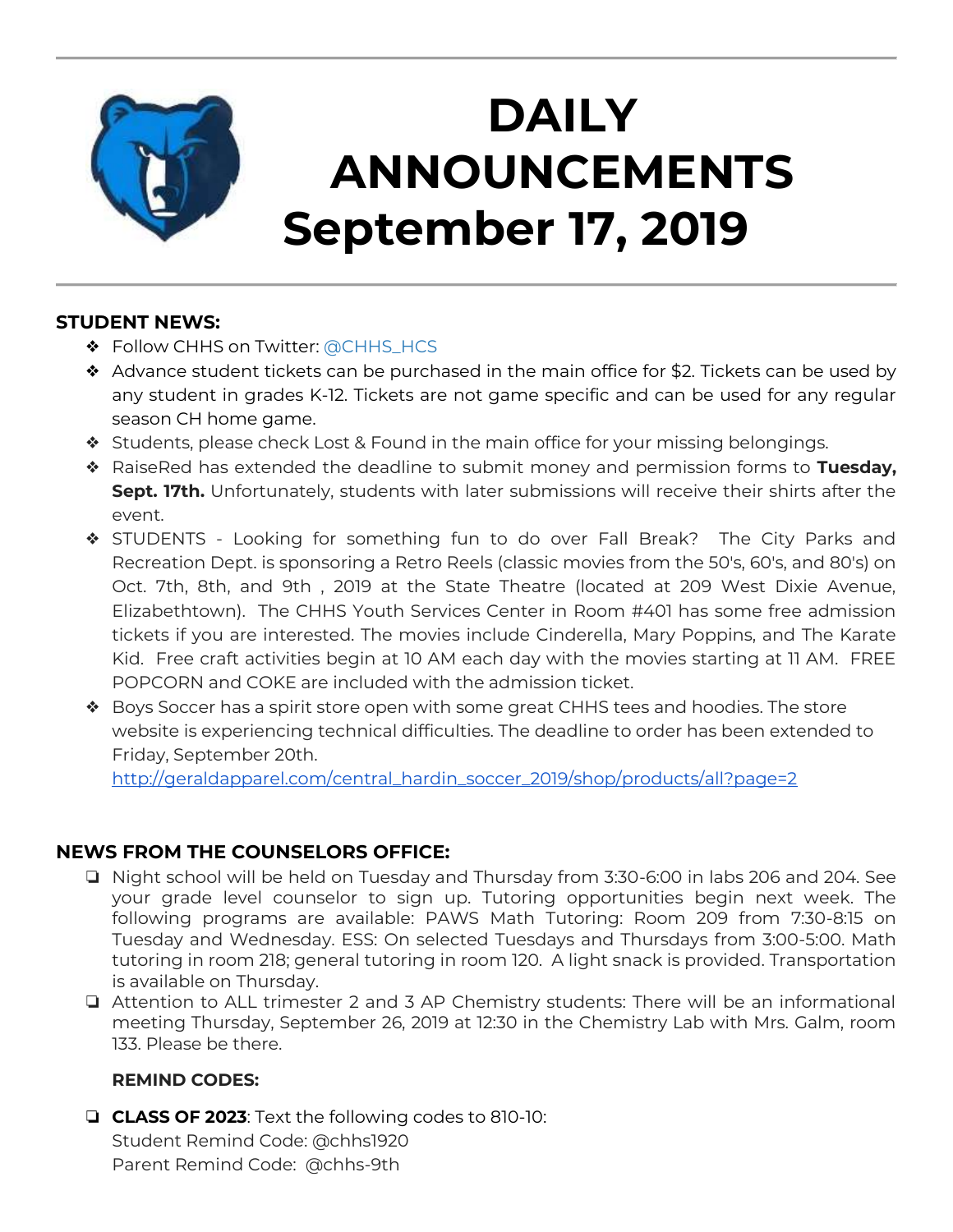

# **DAILY ANNOUNCEMENTS September 17, 2019**

- ❏ **CLASS of 2022:** Parents & students--sign up for Sophomore updates using the codes below! Text the following code to 810-10: Sophomores, last names A-C: @10chhsA-C Sophomores, last names D-H: @10chhsD-H Sophomores, last names I-M: @10chhsI-M Sophomores, last names N-R: @10chhsN-R Sophomores, last names S-Z: @10chhsS-Z
- ❏ **CLASS OF 2021:** Junior Remind Enrollment Information-- Last name A - C - Text the message @atocjunior to the number 81010 Last name D - H - Text the message @dtohjunior to the number 81010 Last Name I - M - Text the message @itomjunior to the number 81010 Last Name N - R - Text the message @ntorjunior to the number 81010 Last Name S - Z - Text the message @stozjunior to the number 81010
- ❏ **CLASS OF 2020:** Students can only join ONE student account for these. Parents can join only ONE parent account. **Student Accounts:** Senior Class Information--Text @chhssrinfo to 81010; Senior College Information--Text @srcollege to 81010 (includes Senior Class Information); Early College Seniors-- Text @cdk632 to 81010 (Includes Sr Class and Sr College) **Parent Accounts:** Senior Class Parent Information--Text @3g94ke to 81010; Senior Parent College Information--Text @kfgd72 to 81010 (includes Senior Class Information); Early College Seniors--Text @cdk632 to 81010 (Includes Sr Class and Sr College)

#### **UPCOMING EVENTS:**

- September 18: JUNIORS-- Balfour will be here during PH and from 3:30-6:30 to take ring orders!
- September 20: RaiseRed Dance Marathon
- September 23-September 27: SPIRIT WEEK
	- Monday: Time to Shine-- Neon
	- Tuesday: Time to Serve-- Camo/USA
	- Wednesday: Time to Play--Jersey/Sports Team
	- Thursday: Time to Party--Frat
	- Friday: Time to Rep-- Class Colors (9th=Yellow, 10th=White, 11th=Navy, 12th=Columbia)
- September 27: Football Homecoming Game/Dance-- Theme is Decades!
- October 3: Underclass picture retakes
- October 7-11: No School/Fall Break